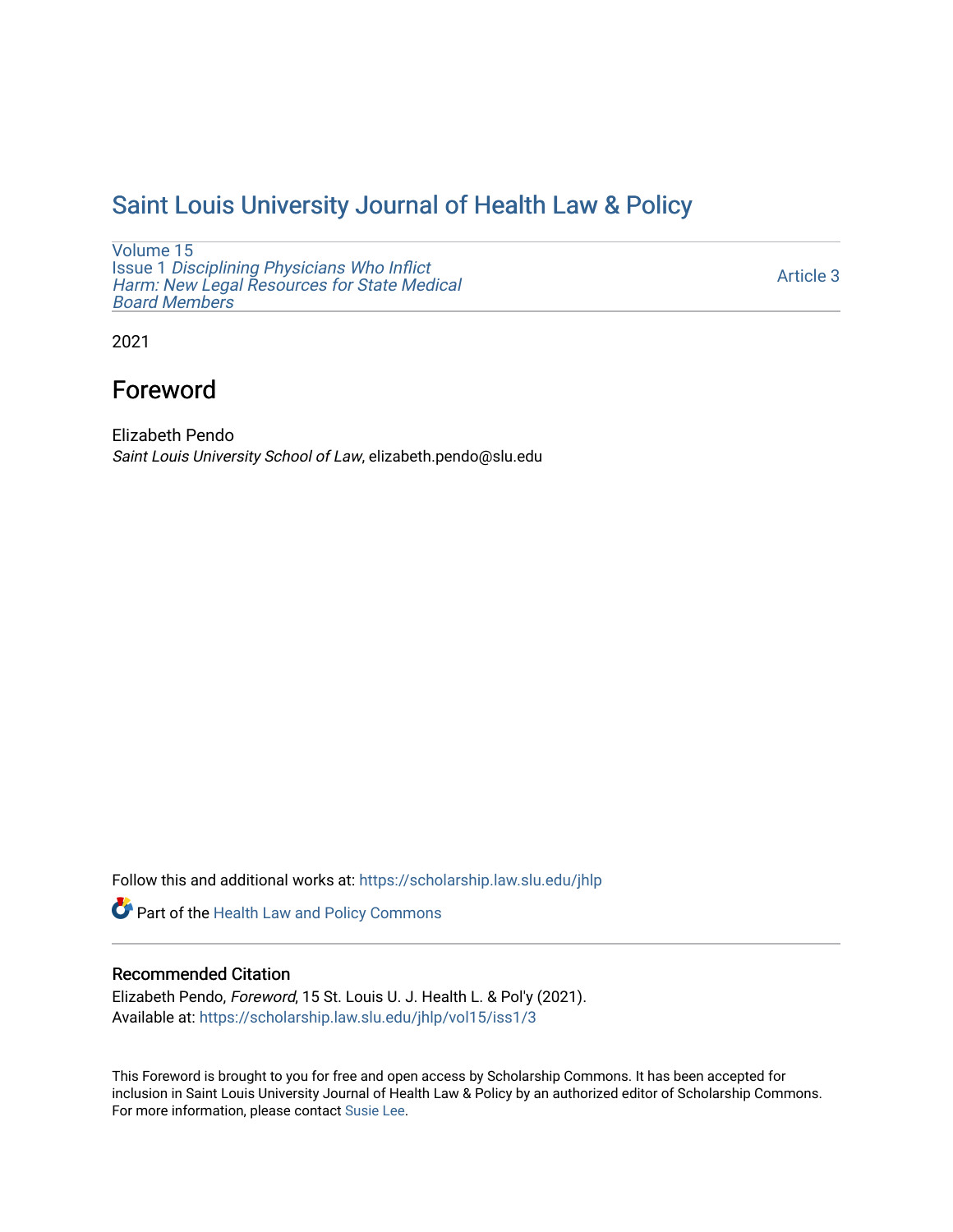## **FOREWORD**

## ELIZABETH PENDO[\\*](#page-1-0)

State medical boards (SMBs) are charged with protecting the public by ensuring that physicians uphold appropriate standards of care and ethical practice. Despite this clear purpose, egregious types of wrongdoing by physicians that directly harm patients—such as sexual abuse, wrongful prescribing of controlled substances, and unnecessary surgeries—are alarmingly frequent. In fact, shortly after the conference hosted by the Center for Health Law Studies at Saint Louis University School of Law to present the papers in this issue, the University of Southern California agreed to pay a record-breaking \$1.1 billion to settle the claims of hundreds of patients seen by George Tyndall, a gynecologist in the student health clinic.<sup>[1](#page-1-1)</sup> Two more major settlements hit the headlines as this issue went to press in early 2022. The University of Michigan agreed to pay \$490 million to settle the claims of more than 1000 patients who reported abuse by Robert E. Anderson, a doctor who worked with student athletes and other students.[2](#page-1-2) One month later, the University of California agreed to pay \$243 million to settle the claims of over 200 women who alleged sexual misconduct by James Heaps, a doctor who was affiliated with the University of California, Los Angeles over a thirty-five-year period.[3](#page-1-3) These and other highprofile cases highlight the need to improve institutional responses to reports of egregious wrongdoing by physicians. This symposium focuses on the critical role of SMBs to protect the public from the physicians who commit these wrongful acts and discusses expert-informed legal and policy tools that would make SMBs more effective at protecting patients in serious cases.

This symposium centers on legal recommendations from an innovative project designed to identify effective practices, resources, and statutory

<span id="page-1-0"></span><sup>\*</sup> Elizabeth Pendo, Joseph J. Simeone Professor of Law, Center for Health Law Studies, Saint Louis University School of Law.

<span id="page-1-1"></span><sup>1.</sup> Shawn Hubler et al., *U.S.C. Agrees to \$1.1 Billion Settlement in Gynecologist Abuse Case*, N.Y. TIMES (Mar. 21, 2021), https://www.nytimes.com/2021/03/25/us/usc-settlement-george-tyn dall.html.

<span id="page-1-2"></span><sup>2.</sup> Alan Blinder, *University of Michigan Will Pay \$490 Million To Settle Abuse Cases*, N.Y. TIMES, https://www.nytimes.com/2022/01/19/sports/ncaafootball/michigan-abuse-settlementrobert-anderson.html (last updated Jan. 20, 2022).

<span id="page-1-3"></span><sup>3.</sup> Vimal Patel, *University of California to Pay \$243 Million To Settle Sexual Abuse Claims*, N.Y. TIMES (Feb. 8, 2022), https://www.nytimes.com/2022/02/08/us/james-heaps-ucla-abusesettlement.html.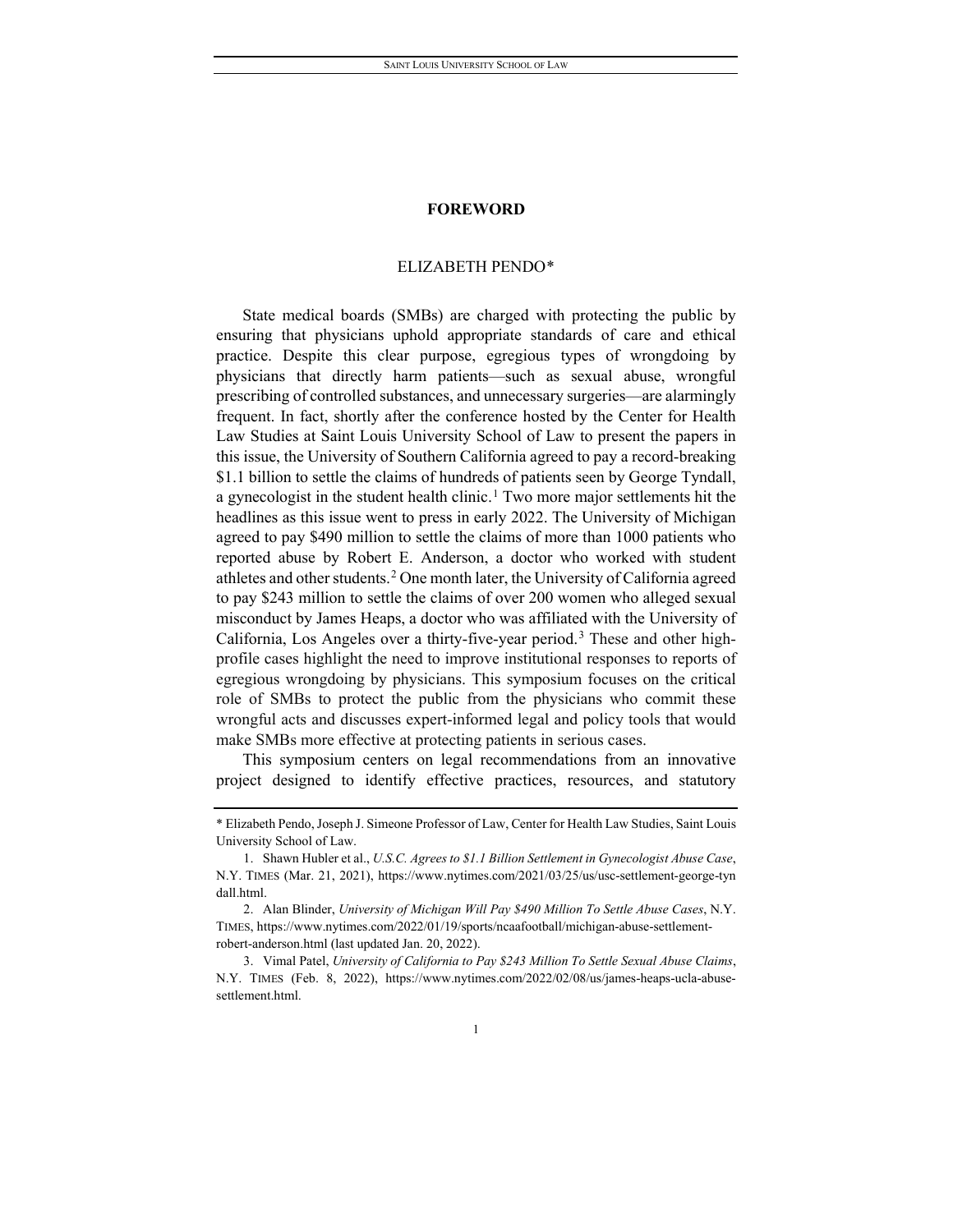### 2 *SAINT LOUIS UNIVERSITY JOURNAL OF HEALTH LAW & POLICY* [Vol. 15:1

provisions that SMBs and policymakers can adopt to better protect patients from egregious wrongdoing by physicians. Working directly with a panel of SMB members and other experts, we developed a consensus on the most important tools and practices needed to protect the public when physicians are accused of egregious wrongdoing, as well as barriers to adopting those tools and practices. We presented the full findings of the consensus panel in a separate article, *Protecting Patients from Egregious Wrongdoing by Physicians: Consensus Recommendations from State Medical Board Members and Staff*, published in the Journal of Medical Regulation.<sup>[4](#page-2-0)</sup> Policy recommendations that SMBs may be able to adopt without the need for legislation or external government action will also be published separately.<sup>[5](#page-2-1)</sup>

The lead article in this symposium, *Protecting Patients from Physicians Who Inflict Harm: New Legal Resources for State Medical Boards*, by research team members Elizabeth Pendo, Tristan McIntosh, Heidi A. Walsh, Kari Baldwin, and James M. DuBois, focuses on legal solutions and offers model language with commentary for five high-impact statutory provisions that address improved board composition and function, increased reporting to the board, and consistent adjudication of disciplinary matters.[6](#page-2-2) Specifically, we offer model statutory language with commentary for statutory provisions that: mandate gender diversity in SMB membership; mandate racial and ethnic diversity in SMB membership; authorize penalties against hospitals and other entities for failure to report egregious wrongdoing by physicians; require criminal background check requirements upon renewal of a license; and establish a standard of evidence in disciplinary actions. The article brings together the expert-informed findings of the project, analysis of existing approaches, and original legal and policy analysis. The model provisions and commentary are intended to serve as a new resource for SMBs, state legislatures, and other policymakers to encourage and support examination of existing medical practice acts in order to improve SMB function and better protect patients from harmful physicians.

Our first two legal recommendations, mandatory gender diversity in SMB membership and mandatory racial diversity in SMB membership, point to the importance of identifying and addressing implicit bias throughout the disciplinary process. The 2020 Federation of State Medical Board (FSMB) Report on Physician Sexual Misconduct highlights the impact of implicit bias on SMB review and adjudication of cases of physician sexual misconduct, and

<span id="page-2-0"></span><sup>4.</sup> Tristan McIntosh et al., *Protecting Patients from Egregious Wrongdoing by Physicians: Consensus Recommendations from State Medical Board Members and Staff*, J. MED. REGUL., Oct. 2021, at 5, 5–18 (2021).

<span id="page-2-1"></span><sup>5.</sup> Tristan McIntosh et al., *What Can State Medical Boards Do To Effectively Address Serious Ethical Violations?* (unpublished manuscript) (on file with author).

<span id="page-2-2"></span><sup>6.</sup> Elizabeth Pendo et al., *Protecting Patients from Physicians Who Inflict Harm: New Legal Resources for State Medical Boards*, 15 ST. LOUIS U. J. HEALTH L. & POL'Y 7–54 (2022).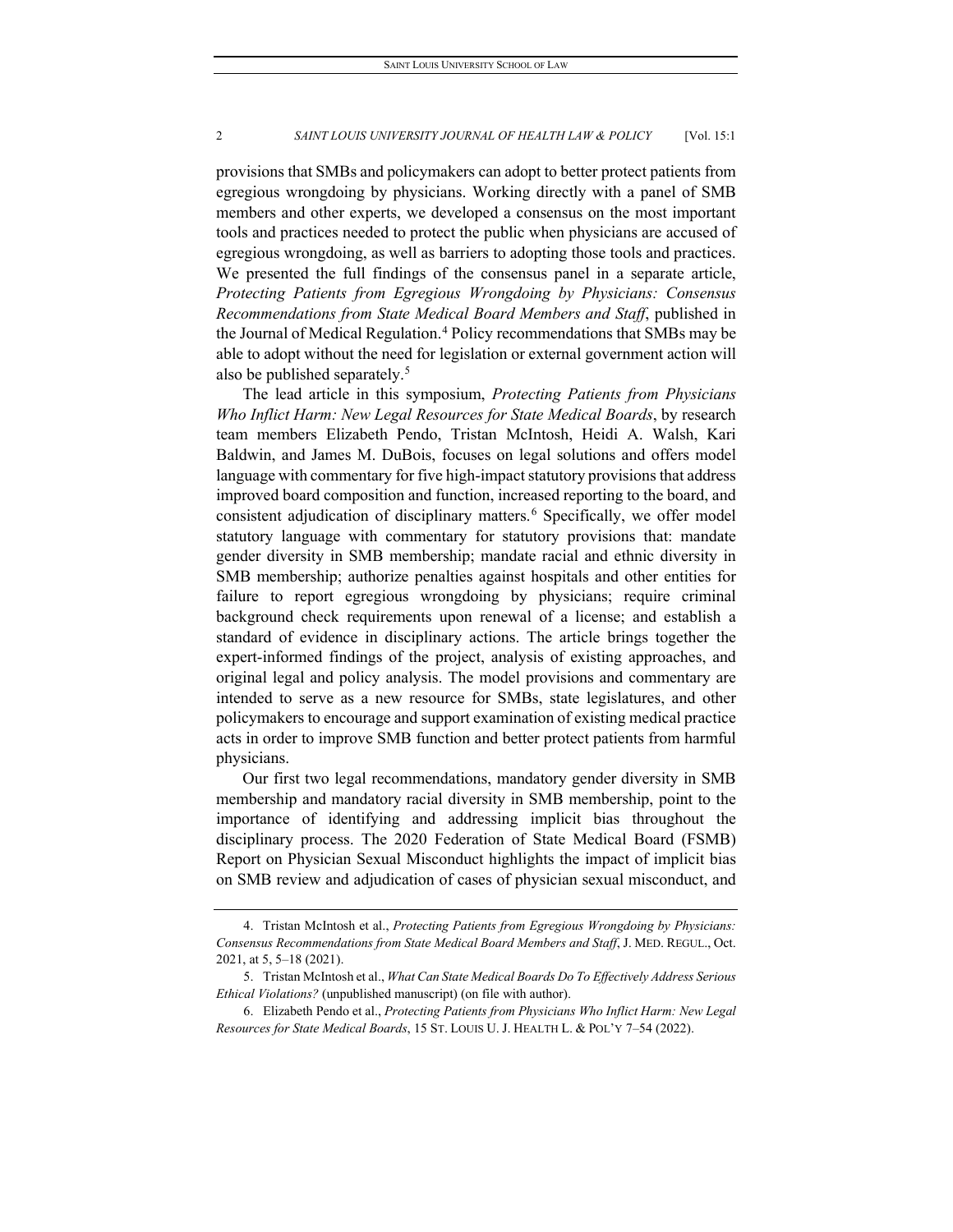### 2021] *FOREWORD* 3

states that "[d]iverse representation on state medical boards in terms of gender, age, and ethnicity is important for ensuring balanced discussion and decisions."<sup>7</sup> In the article *Contextualizing and Strengthening State Medical Board Responses to Physician Sexual Misconduct*, Patricia A. King, Emily Gerard, Mark Staz, and Eric M. Fish, provide a historical examination of the problem of physician sexual misconduct.[8](#page-3-1) They examine the contemporary developments leading to the formation of the FSMB Workgroup on Physician Sexual Misconduct (chaired by Dr. King) and summarize the 2020 FSMB Report on Physician Sexual Misconduct, which was ultimately adopted as FSMB policy. The authors also outline barriers to systemic change and discuss solutions that may help state boards implement the key principles of the Workgroup Report and FSMB sexual misconduct policy.

The project also benefits from other research documenting the impact of implicit bias in cases involving allegations of improper prescribing. In her remarks at the in-person conference, Professor Kelly Dineen outlined how implicit biases distort efforts to identify and address harmful forms of misprescribing or dispensing opioids.[9](#page-3-2) Similarly, Professor Jennifer D. Oliva spoke to the risks of reliance on the Prescription Drug Monitoring Program (PDMP) to identify suspicious patterns of prescribing or dispensing opioids, based on her data science critique of PDMP risk scoring methodology and evaluation of its impact on marginalized patients.<sup>10</sup>

In the article *Diversity from the Perspective of Corporate Boards and Lawyer Disciplinary Boards*, Professors Lissa L. Broome and John M. Conley offer insights from discussions of board diversity from two different contexts corporate boards and state lawyer disciplinary boards—that inform our

<span id="page-3-0"></span><sup>7.</sup> Fed'n of State Med. Bds., *Report and Recommendations of the FSMB Workgroup on Physician Sexual Misconduct*, J. MED. REGUL., July 2020, at 17, 25.

<span id="page-3-1"></span><sup>8.</sup> Patricia A. King et al., *Contextualizing and Strengthening State Medical Board Responses to Physician Sexual Misconduct: Recommendations from the Federation of State Medical Boards*, 15 ST. LOUIS U. J. HEALTH L. & POL'Y 151–82 (2022).

<span id="page-3-2"></span><sup>9.</sup> Kelly K. Dineen, Assistant Professor of L., Creighton Univ. Sch. of L., Saint Louis University 33rd Annual Health Law Symposium: Defining Egregious Prescribing Misconduct (Mar. 5, 2021); *see also* Kelly K. Dineen, *Definitions Matter: A Taxonomy of Inappropriate Prescribing to Shape Effective Opioid Policy and Reduce Patient Harm*, 67 U. KAN. L. REV. 961– 1011 (2018) (discussing opioid prescribing policy—specifically the lack of shared definitions for inappropriate prescribing—and offering guidance for this issue by proposing a taxonomy for inappropriate opioid prescribing).

<span id="page-3-3"></span><sup>10.</sup> Jennifer D. Oliva, Associate Professor, Seton Hall Univ. Sch. of L., Saint Louis University 33rd Annual Health Law Symposium: Issues of Bias (Mar. 5, 2021); *see also* Jennifer D. Oliva, *Dosing Discrimination: Regulating PDMP Risk Scores*, 110 CALI. L. REV. 47, 50–51, 85–107 (2022) (offering a data science critique of PDMP risk scoring methodology and evaluation of its impact on marginalized patients).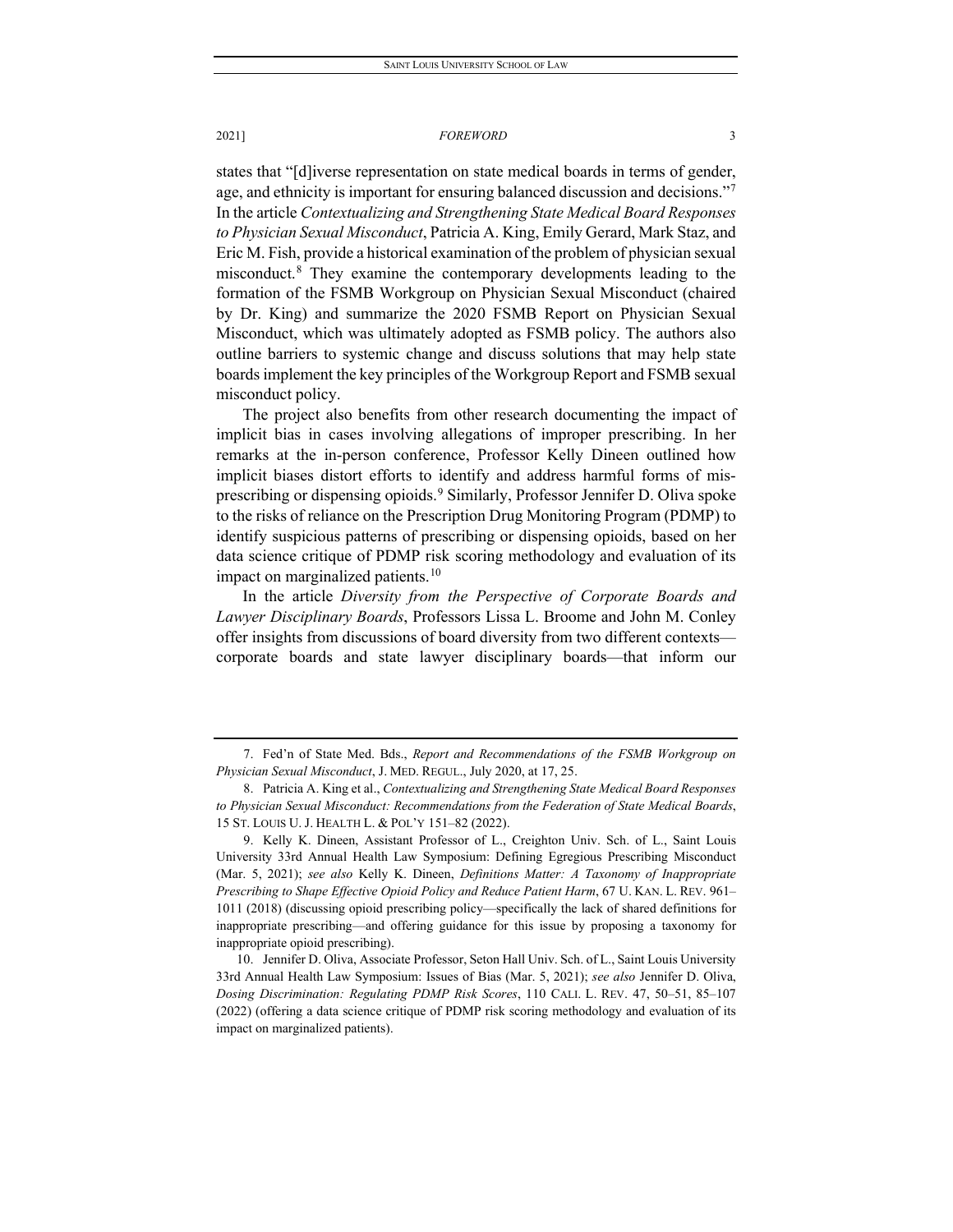### 4 *SAINT LOUIS UNIVERSITY JOURNAL OF HEALTH LAW & POLICY* [Vol. 15:1

recommendations.[11](#page-4-0) Specifically, Professors Broome and Conley draw on their qualitative study of corporate board diversity and their experience in teaching professional responsibility in law school. They review the different approaches to increasing the diversity of boards of directors of for-profit corporations, and efforts to increase diversity on state lawyer disciplinary boards. They conclude with some observations from these two contexts that may be helpful in informing SMB diversity efforts.

Nearly all states require hospitals and other health care organizations within the state to report physician misconduct to medical boards.<sup>[12](#page-4-1)</sup> These legal requirements reflect the critical importance of information about physician misconduct to SMBs and their ability to take action and protect the public. The requirements also reflect the fact that hospitals and other health care organizations have access to critical information, such as hospital disciplinary actions and peer review actions that are often unavailable to SMBs unless reported. Despite these laws, under-reporting is very common. We recommend model statutory language authorizing penalties against hospitals and other entities for failure to report egregious wrongdoing by physicians.

Professor Nadia N. Sawicki recommends another mechanism to encourage reporting in her article, *State Peer Review Laws as a Tool To Incentivize Reporting to Medical Boards*. [13](#page-4-2)After outlining an existing model in the federal Health Care Quality Improvement Act, she suggests how states could remedy the flaws of the federal model. This can be done by linking state medical practice act reporting requirements with state laws establishing an evidentiary privilege for peer review activities in civil suits by injured patients. In Professor Sawicki's view, this linkage would motivate hospitals seeking to protect their peer review materials from discovery in malpractice actions to report physician misconduct to SMBs when that misconduct poses a litigation risk.

Finally, Professor Elizabeth Chiarello offers a cultural and organizational framework for explaining why SMBs so often fail to discipline physicians in her article, *Barriers to Medical Board Discipline: Cultural and Organizational Constraints.*[14](#page-4-3) Professor Chiarello'sframework highlights three types of barriers that interact to impede board action: input barriers that prevent hospitals and other facilities from reporting harm to SMBs; processing barriers that prevent SMBs from taking appropriate action against physicians who do harm; and

<span id="page-4-0"></span><sup>11.</sup> Lissa L. Broome & John M. Conley, *Diversity from the Perspective of Corporate Boards and Lawyer Disciplinary Boards*, 15 ST. LOUIS U. J. HEALTH L. & POL'Y 121–50 (2022).

<span id="page-4-1"></span><sup>12.</sup> Elizabeth Pendo et al., *supra* note 6, at 28 (citing to FED'N OF STATE MED. BDS., U.S. MEDICAL REGULATORY TRENDS AND ACTIONS 8, 61 (2018), https://www.fsmb.org/siteassets /advocacy/publications/us-medical-regulatory-trends-actions.pdf).

<span id="page-4-2"></span><sup>13.</sup> Nadia N. Sawicki, *State Peer Review Laws as a Tool To Incentivize Reporting to Medical Boards*, 15 ST. LOUIS U. J. HEALTH L. & POL'Y 97–120 (2022).

<span id="page-4-3"></span><sup>14.</sup> Elizabeth Chiarello, *Barriers to Medical Board Discipline: Cultural and Organizational Constraints*, 15 ST. LOUIS U. J. HEALTH L. & POL'Y 55–96 (2022).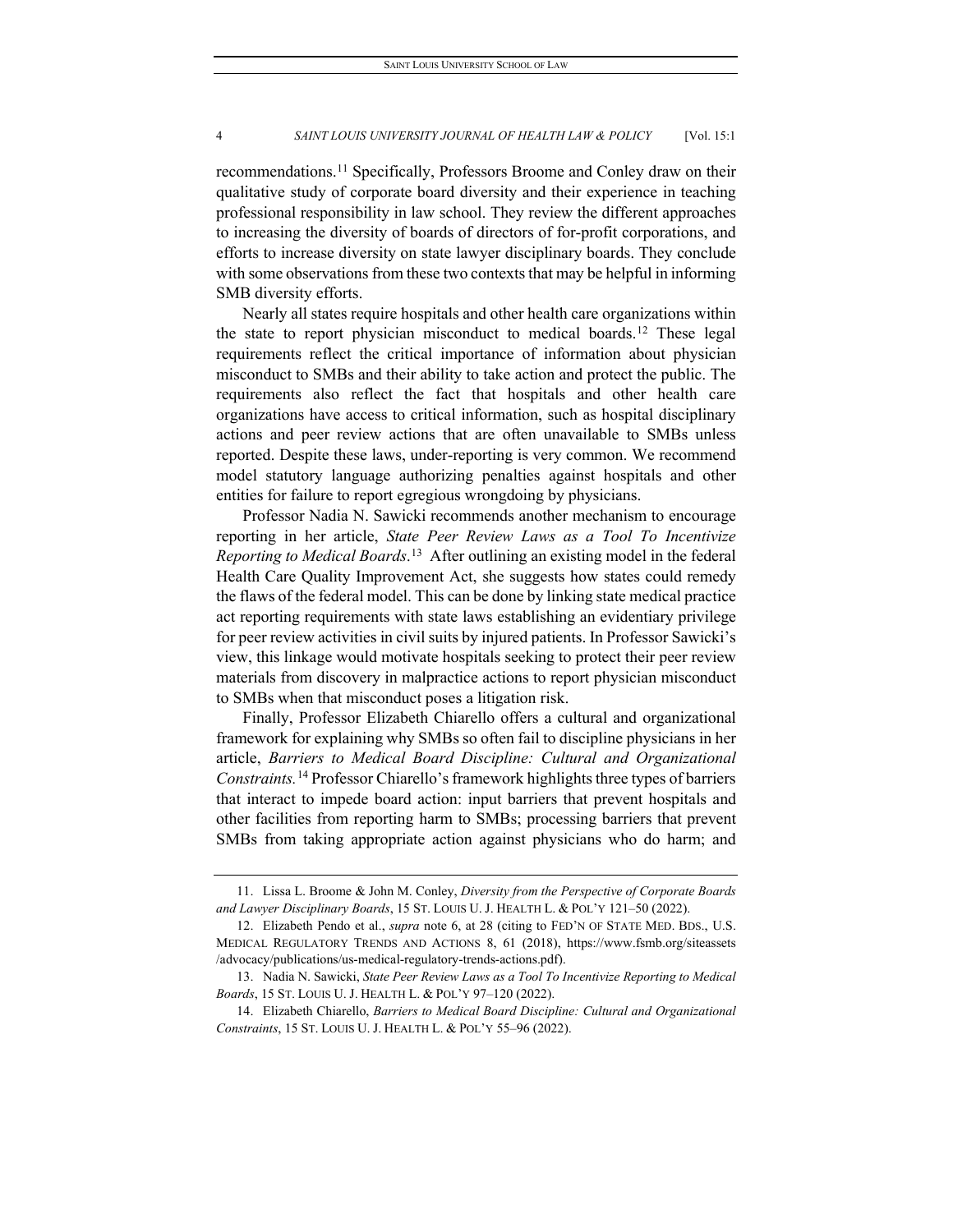### 2021] *FOREWORD* 5

output barriers that prevent SMBs from sharing information about physicians who do harm with other SMBs and law enforcement. Professor Chiarello concludes with a set of solutions for overcoming each type of barrier and explains why an organizational and cultural perspective is essential for identifying gaps between boards' stated goals and their actions, as well as for developing effective solutions.

SMBs play an important role in protecting the public from harmful physicians. More public, professional, and scholarly attention is needed to identify and assess legal policy tools that would make SMBs more effective at protecting patients in egregious cases. This symposium offers model language with commentary for five high-impact statutory provisions that address board composition and function, reporting to the board, and adjudication of disciplinary matters, along with insights and analysis from expert authors. Together, the 2022 symposium articles are intended to serve as a new resource for SMBs, state legislatures, and other policymakers to encourage and support examination of existing medical practice acts in order to improve SMB function and better protect patients from harmful physicians.